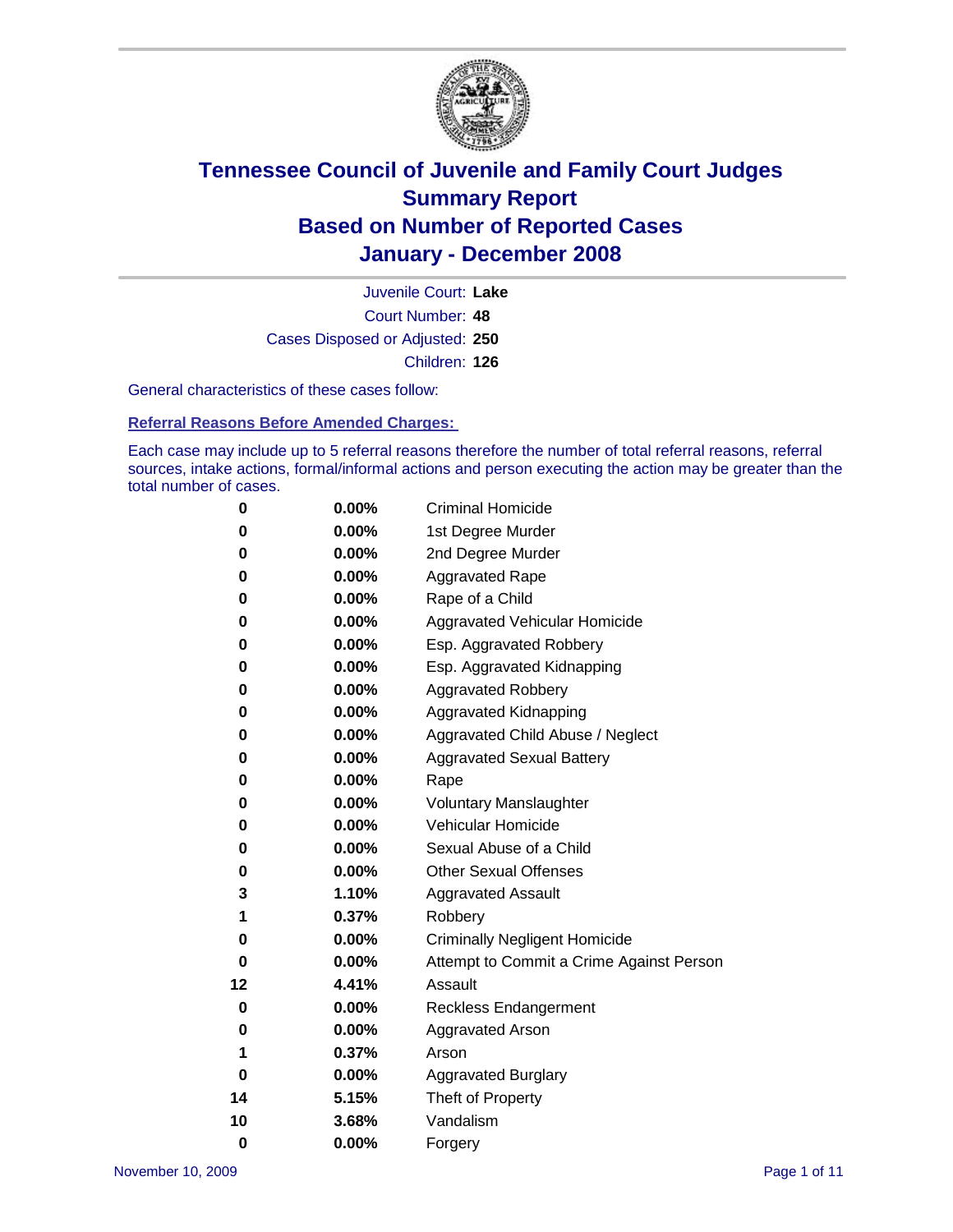

Court Number: **48** Juvenile Court: **Lake** Cases Disposed or Adjusted: **250** Children: **126**

#### **Referral Reasons Before Amended Charges:**

Each case may include up to 5 referral reasons therefore the number of total referral reasons, referral sources, intake actions, formal/informal actions and person executing the action may be greater than the total number of cases.

| 0            | 0.00%    | <b>Worthless Checks</b>                                     |
|--------------|----------|-------------------------------------------------------------|
| 0            | 0.00%    | Illegal Possession / Fraudulent Use of Credit / Debit Cards |
| 0            | 0.00%    | <b>Burglary</b>                                             |
| 0            | $0.00\%$ | Unauthorized Use of a Vehicle                               |
| 0            | 0.00%    | <b>Cruelty to Animals</b>                                   |
| 1            | 0.37%    | Sale of Controlled Substances                               |
| 0            | 0.00%    | Other Drug Offenses                                         |
| 4            | 1.47%    | Possession of Controlled Substances                         |
| 1            | 0.37%    | <b>Criminal Attempt</b>                                     |
| 0            | 0.00%    | Carrying Weapons on School Property                         |
| 0            | 0.00%    | Unlawful Carrying / Possession of a Weapon                  |
| 0            | $0.00\%$ | <b>Evading Arrest</b>                                       |
| 0            | 0.00%    | Escape                                                      |
| 0            | 0.00%    | Driving Under Influence (DUI)                               |
| 2            | 0.74%    | Possession / Consumption of Alcohol                         |
| 2            | 0.74%    | Resisting Stop, Frisk, Halt, Arrest or Search               |
| 0            | 0.00%    | <b>Aggravated Criminal Trespass</b>                         |
| 0            | 0.00%    | Harassment                                                  |
| 1            | 0.37%    | Failure to Appear                                           |
| 0            | 0.00%    | Filing a False Police Report                                |
| 0            | $0.00\%$ | Criminal Impersonation                                      |
| 5            | 1.84%    | <b>Disorderly Conduct</b>                                   |
| 7            | 2.57%    | <b>Criminal Trespass</b>                                    |
| 0            | 0.00%    | <b>Public Intoxication</b>                                  |
| 0            | $0.00\%$ | Gambling                                                    |
| 24           | 8.82%    | <b>Traffic</b>                                              |
| $\mathbf{2}$ | 0.74%    | <b>Local Ordinances</b>                                     |
| 0            | 0.00%    | Violation of Wildlife Regulations                           |
| 3            | 1.10%    | Contempt of Court                                           |
| 7            | 2.57%    | Violation of Probation                                      |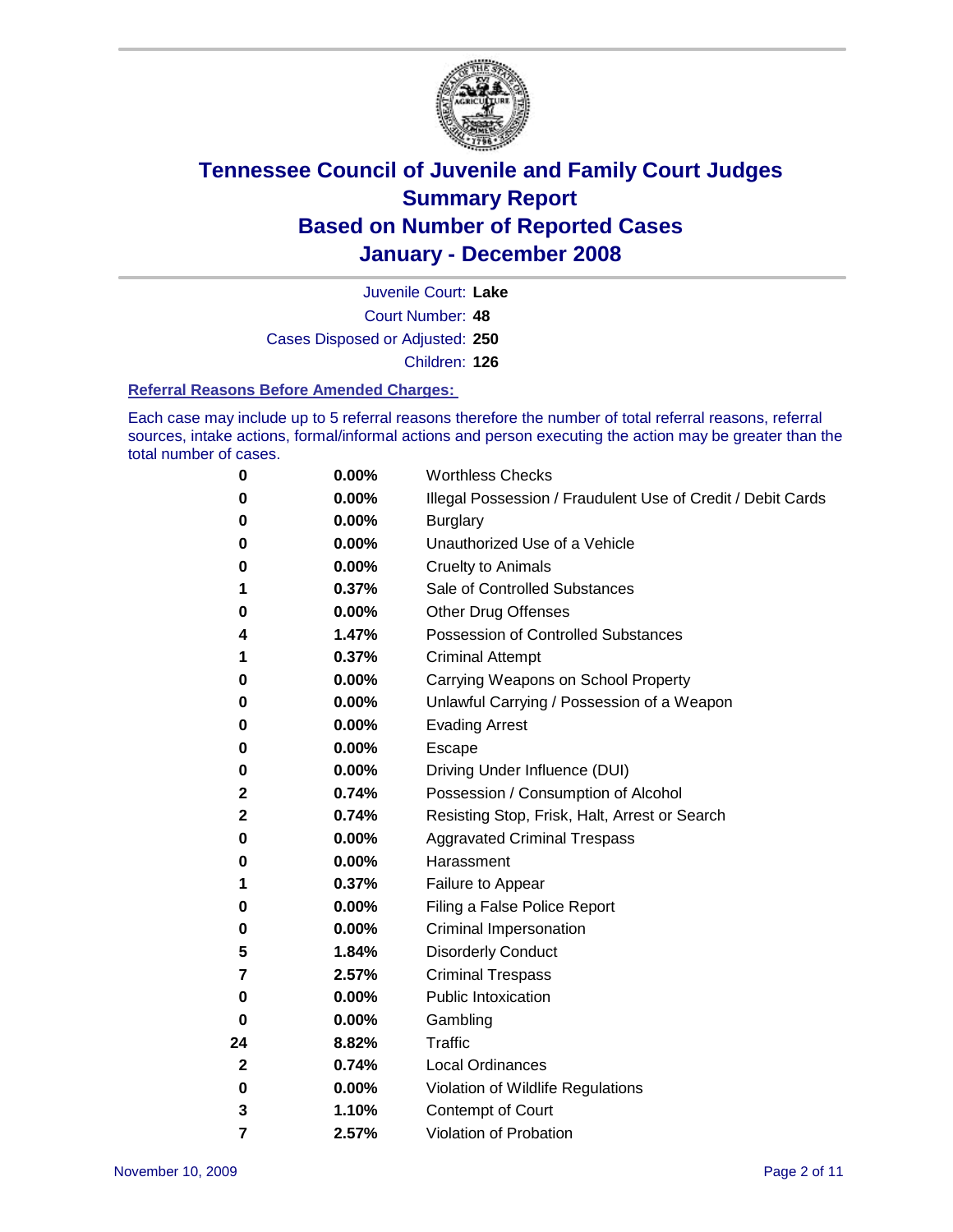

Court Number: **48** Juvenile Court: **Lake** Cases Disposed or Adjusted: **250** Children: **126**

#### **Referral Reasons Before Amended Charges:**

Each case may include up to 5 referral reasons therefore the number of total referral reasons, referral sources, intake actions, formal/informal actions and person executing the action may be greater than the total number of cases.

| $\mathbf 2$    | 0.74%    | Violation of Aftercare                 |
|----------------|----------|----------------------------------------|
| 13             | 4.78%    | Unruly Behavior                        |
| 9              | 3.31%    | Truancy                                |
| 3              | 1.10%    | In-State Runaway                       |
| 0              | 0.00%    | Out-of-State Runaway                   |
| 3              | 1.10%    | Possession of Tobacco Products         |
| 6              | 2.21%    | Violation of a Valid Court Order       |
| $\overline{2}$ | 0.74%    | Violation of Curfew                    |
| 0              | 0.00%    | <b>Sexually Abused Child</b>           |
| 0              | 0.00%    | <b>Physically Abused Child</b>         |
| 3              | 1.10%    | Dependency / Neglect                   |
| 0              | $0.00\%$ | <b>Termination of Parental Rights</b>  |
| 0              | 0.00%    | <b>Violation of Pretrial Diversion</b> |
| 0              | 0.00%    | Violation of Informal Adjustment       |
| 47             | 17.28%   | <b>Judicial Review</b>                 |
| 40             | 14.71%   | <b>Administrative Review</b>           |
| 3              | 1.10%    | <b>Foster Care Review</b>              |
| 36             | 13.24%   | Custody                                |
| $\mathbf{2}$   | 0.74%    | Visitation                             |
| 2              | 0.74%    | Paternity / Legitimation               |
| 0              | 0.00%    | <b>Child Support</b>                   |
| 0              | 0.00%    | <b>Request for Medical Treatment</b>   |
| 0              | 0.00%    | <b>Consent to Marry</b>                |
| 1              | 0.37%    | Other                                  |
| 272            | 100.00%  | <b>Total Referrals</b>                 |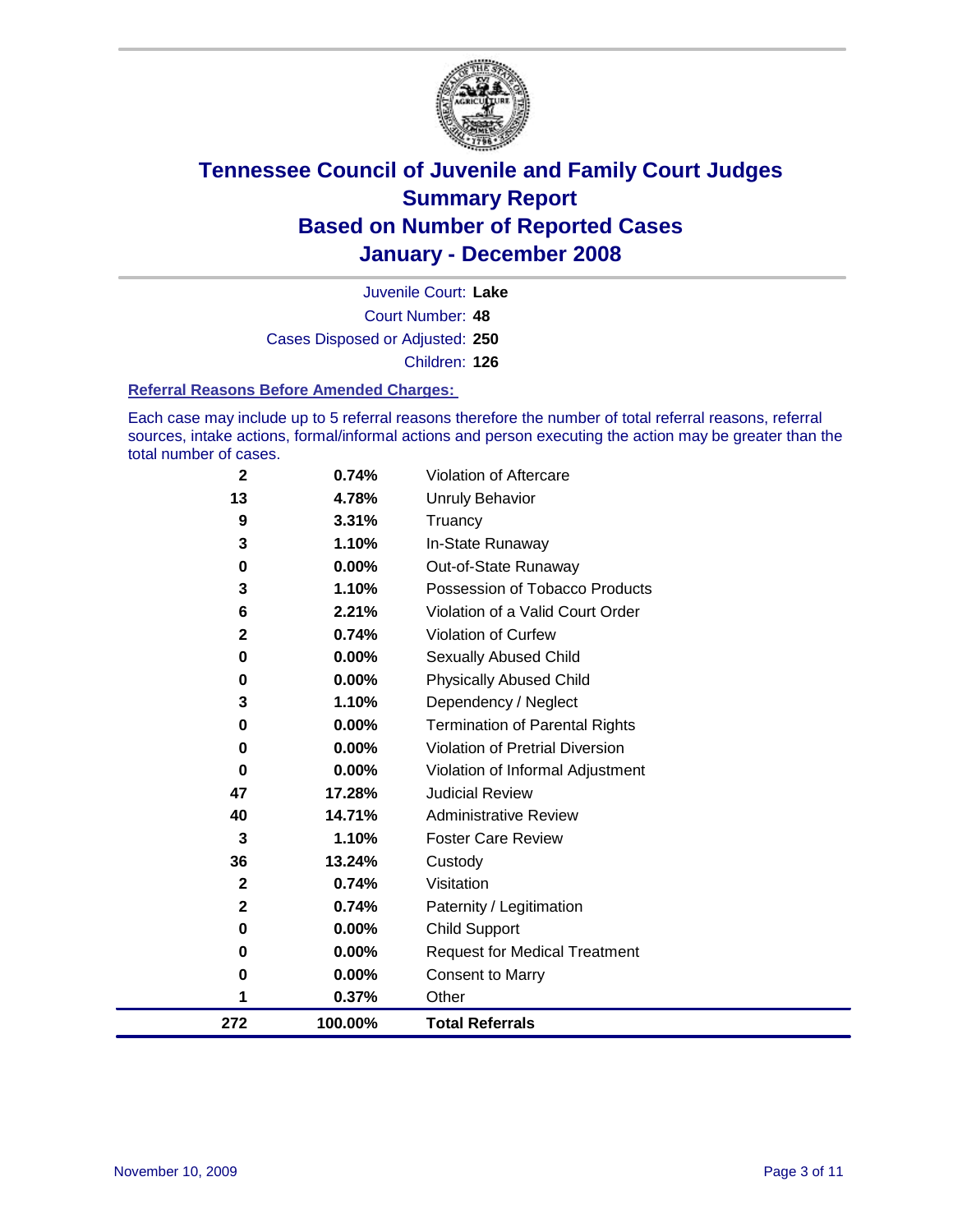

|                                 | Juvenile Court: Lake |                                   |  |  |  |
|---------------------------------|----------------------|-----------------------------------|--|--|--|
| Court Number: 48                |                      |                                   |  |  |  |
| Cases Disposed or Adjusted: 250 |                      |                                   |  |  |  |
|                                 |                      | Children: 126                     |  |  |  |
| <b>Referral Sources: 1</b>      |                      |                                   |  |  |  |
| 106                             | 38.97%               | <b>Law Enforcement</b>            |  |  |  |
| 20                              | 7.35%                | Parents                           |  |  |  |
| 14                              | 5.15%                | <b>Relatives</b>                  |  |  |  |
| $\bf{0}$                        | 0.00%                | Self                              |  |  |  |
| 10                              | 3.68%                | School                            |  |  |  |
| $\bf{0}$                        | 0.00%                | <b>CSA</b>                        |  |  |  |
| 28                              | 10.29%               | <b>DCS</b>                        |  |  |  |
| $\bf{0}$                        | 0.00%                | <b>Other State Department</b>     |  |  |  |
| 0                               | $0.00\%$             | <b>District Attorney's Office</b> |  |  |  |
| 91                              | 33.46%               | <b>Court Staff</b>                |  |  |  |
| $\bf{0}$                        | $0.00\%$             | Social Agency                     |  |  |  |
| 3                               | 1.10%                | <b>Other Court</b>                |  |  |  |
| 0                               | $0.00\%$             | Victim                            |  |  |  |
| 0                               | $0.00\%$             | Child & Parent                    |  |  |  |
| 0                               | $0.00\%$             | Hospital                          |  |  |  |
| 0                               | 0.00%                | Unknown                           |  |  |  |
| 0                               | 0.00%                | Other                             |  |  |  |
| 272                             | 100.00%              | <b>Total Referral Sources</b>     |  |  |  |

### **Age of Child at Referral: 2**

| 0<br>0 | $0.00\%$<br>$0.00\%$ | Ages 19 and Over<br><b>Unknown</b> |  |
|--------|----------------------|------------------------------------|--|
|        |                      |                                    |  |
|        |                      |                                    |  |
| 18     | 14.29%               | Ages 17 through 18                 |  |
| 52     | 41.27%               | Ages 15 through 16                 |  |
| 11     | 8.73%                | Ages 13 through 14                 |  |
| 4      | 3.17%                | Ages 11 through 12                 |  |
| 41     | 32.54%               | Ages 10 and Under                  |  |
|        |                      |                                    |  |

<sup>1</sup> If different than number of Referral Reasons (272), verify accuracy of your court's data.

<sup>2</sup> One child could be counted in multiple categories, verify accuracy of your court's data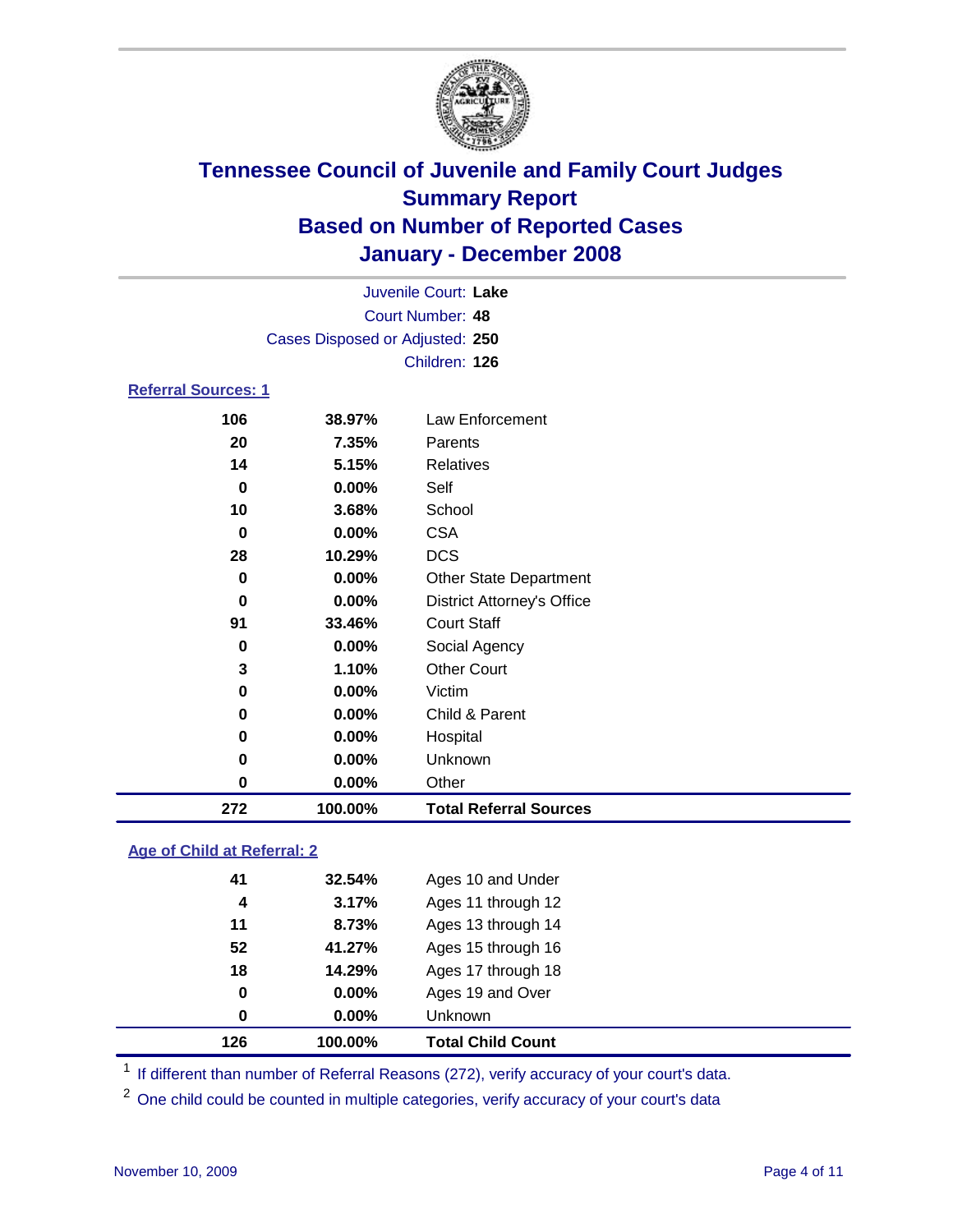

| Juvenile Court: Lake                    |                                 |                          |  |  |  |
|-----------------------------------------|---------------------------------|--------------------------|--|--|--|
|                                         | Court Number: 48                |                          |  |  |  |
|                                         | Cases Disposed or Adjusted: 250 |                          |  |  |  |
|                                         |                                 | Children: 126            |  |  |  |
| Sex of Child: 1                         |                                 |                          |  |  |  |
| 77                                      | 61.11%                          | Male                     |  |  |  |
| 49                                      | 38.89%                          | Female                   |  |  |  |
| $\bf{0}$                                | 0.00%                           | Unknown                  |  |  |  |
| 126                                     | 100.00%                         | <b>Total Child Count</b> |  |  |  |
| <b>Race of Child: 1</b>                 |                                 |                          |  |  |  |
| 90                                      | 71.43%                          | White                    |  |  |  |
| 26                                      | 20.63%                          | African American         |  |  |  |
| 0                                       | 0.00%                           | Native American          |  |  |  |
| 0                                       | 0.00%                           | Asian                    |  |  |  |
| 9                                       | 7.14%                           | Mixed                    |  |  |  |
| 1                                       | 0.79%                           | Unknown                  |  |  |  |
| 126                                     | 100.00%                         | <b>Total Child Count</b> |  |  |  |
| <b>Hispanic Origin: 1</b>               |                                 |                          |  |  |  |
| $\overline{2}$                          | 1.59%                           | Yes                      |  |  |  |
| 123                                     | 97.62%                          | <b>No</b>                |  |  |  |
| 1                                       | 0.79%                           | Unknown                  |  |  |  |
| 126                                     | 100.00%                         | <b>Total Child Count</b> |  |  |  |
| <b>School Enrollment of Children: 1</b> |                                 |                          |  |  |  |
| 108                                     | 85.71%                          | Yes                      |  |  |  |
| 18                                      | 14.29%                          | No                       |  |  |  |
| $\bf{0}$                                | 0.00%                           | Unknown                  |  |  |  |
| 126                                     | 100.00%                         | <b>Total Child Count</b> |  |  |  |

One child could be counted in multiple categories, verify accuracy of your court's data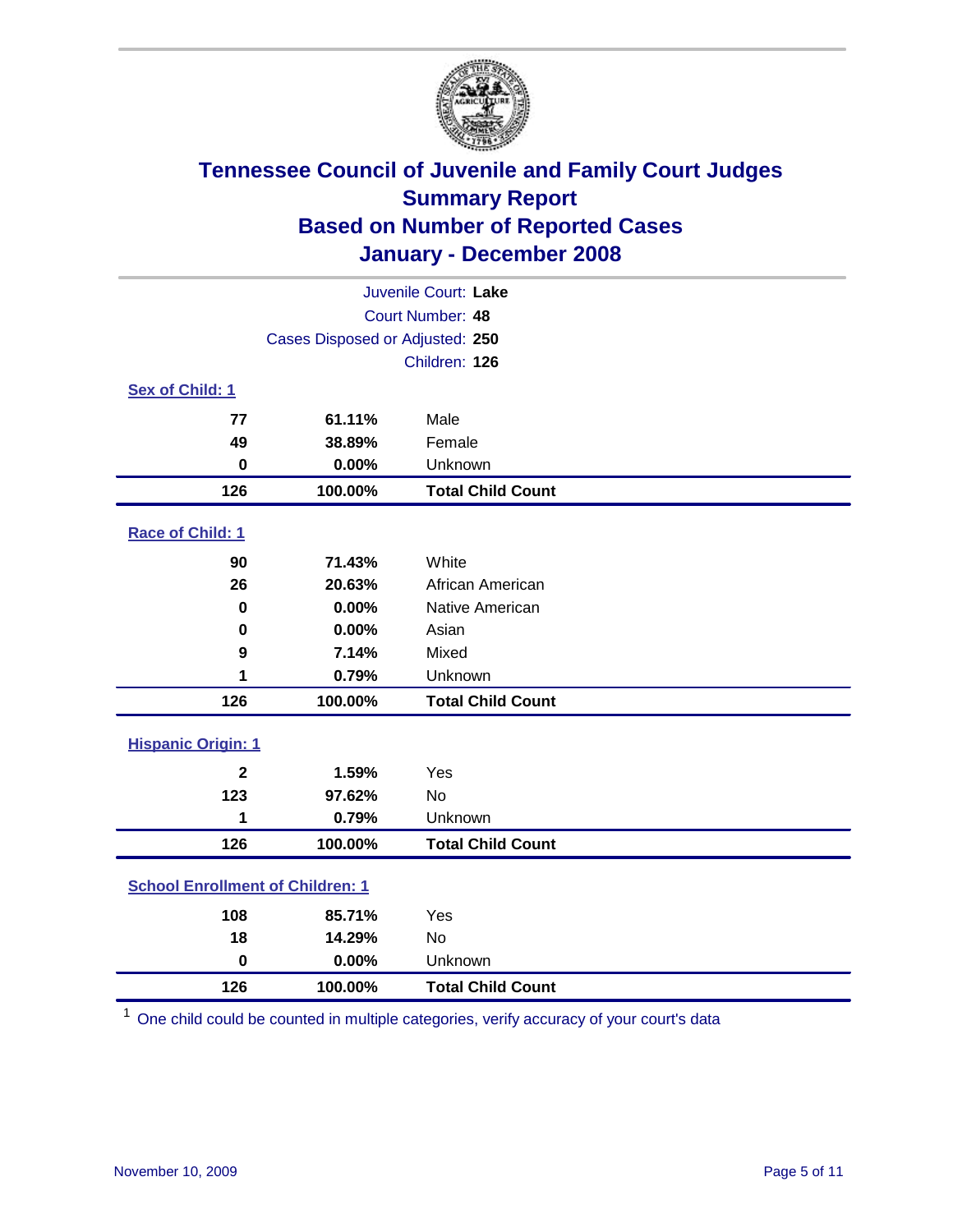

Court Number: **48** Juvenile Court: **Lake** Cases Disposed or Adjusted: **250** Children: **126**

#### **Living Arrangement of Child at Time of Referral: 1**

| 126 | 100.00%  | <b>Total Child Count</b>     |
|-----|----------|------------------------------|
| 0   | $0.00\%$ | Other                        |
| 0   | $0.00\%$ | Unknown                      |
| 0   | $0.00\%$ | Independent                  |
| 0   | $0.00\%$ | In an Institution            |
| 0   | $0.00\%$ | In a Residential Center      |
| 3   | 2.38%    | In a Group Home              |
| 1   | 0.79%    | With Foster Family           |
| 0   | $0.00\%$ | With Adoptive Parents        |
| 25  | 19.84%   | <b>With Relatives</b>        |
| 9   | 7.14%    | With Father                  |
| 55  | 43.65%   | With Mother                  |
| 6   | 4.76%    | With Mother and Stepfather   |
| 3   | 2.38%    | With Father and Stepmother   |
| 24  | 19.05%   | With Both Biological Parents |
|     |          |                              |

#### **Type of Detention: 2**

| 250 |    | 100.00%  | <b>Total Detention Count</b> |
|-----|----|----------|------------------------------|
|     | 0  | 0.00%    | Other                        |
| 236 |    | 94.40%   | Does Not Apply               |
|     | 0  | 0.00%    | <b>Unknown</b>               |
|     | 0  | $0.00\%$ | <b>Psychiatric Hospital</b>  |
|     | 0  | 0.00%    | Jail - No Separation         |
|     | 0  | $0.00\%$ | Jail - Partial Separation    |
|     | 0  | $0.00\%$ | Jail - Complete Separation   |
|     | 14 | 5.60%    | Juvenile Detention Facility  |
|     | 0  | 0.00%    | Non-Secure Placement         |
|     |    |          |                              |

<sup>1</sup> One child could be counted in multiple categories, verify accuracy of your court's data

<sup>2</sup> If different than number of Cases (250) verify accuracy of your court's data.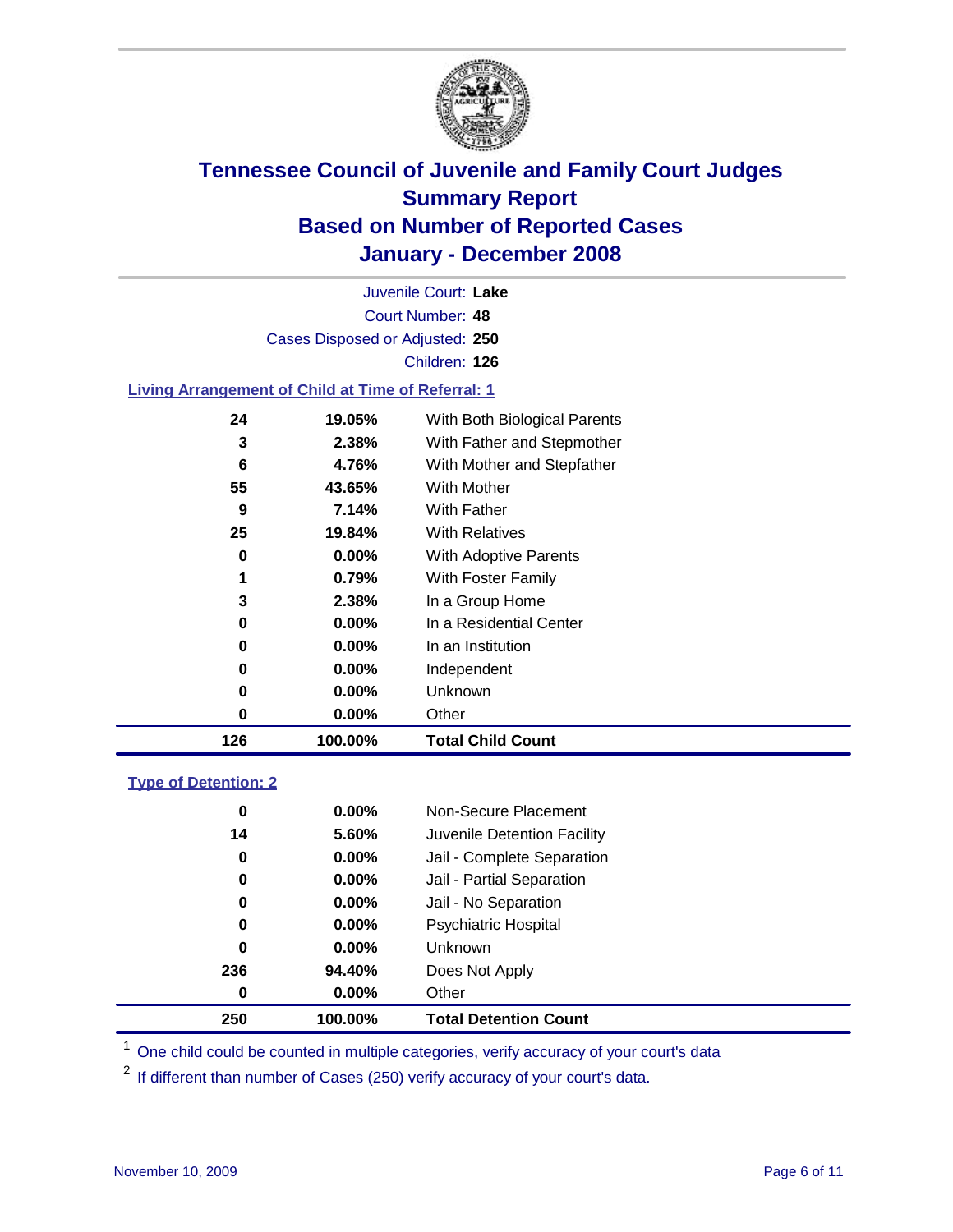

|                                                    | Juvenile Court: Lake                          |                                     |  |  |  |
|----------------------------------------------------|-----------------------------------------------|-------------------------------------|--|--|--|
|                                                    | Court Number: 48                              |                                     |  |  |  |
|                                                    | Cases Disposed or Adjusted: 250               |                                     |  |  |  |
|                                                    |                                               | Children: 126                       |  |  |  |
| <b>Placement After Secure Detention Hearing: 1</b> |                                               |                                     |  |  |  |
| 10                                                 | 4.00%<br>Returned to Prior Living Arrangement |                                     |  |  |  |
| $\bf{0}$                                           | 0.00%                                         | Juvenile Detention Facility         |  |  |  |
| 0                                                  | 0.00%                                         | Jail                                |  |  |  |
| 3                                                  | 1.20%                                         | Shelter / Group Home                |  |  |  |
| 1                                                  | 0.40%                                         | <b>Foster Family Home</b>           |  |  |  |
| $\bf{0}$                                           | 0.00%                                         | Psychiatric Hospital                |  |  |  |
| 0                                                  | 0.00%                                         | Unknown                             |  |  |  |
| 236                                                | 94.40%                                        | Does Not Apply                      |  |  |  |
| $\bf{0}$                                           | 0.00%                                         | Other                               |  |  |  |
| 250                                                | 100.00%                                       | <b>Total Placement Count</b>        |  |  |  |
| <b>Intake Actions: 2</b>                           |                                               |                                     |  |  |  |
| 96                                                 | 35.29%                                        | <b>Petition Filed</b>               |  |  |  |
| 9                                                  | 3.31%                                         | <b>Motion Filed</b>                 |  |  |  |
| 79                                                 | 29.04%                                        | <b>Citation Processed</b>           |  |  |  |
| $\bf{0}$                                           | 0.00%                                         | Notification of Paternity Processed |  |  |  |
| 44                                                 | 16.18%                                        | Scheduling of Judicial Review       |  |  |  |
| 41                                                 | 15.07%                                        | Scheduling of Administrative Review |  |  |  |
| 3                                                  | 1.10%                                         | Scheduling of Foster Care Review    |  |  |  |
| 0                                                  | 0.00%                                         | Unknown                             |  |  |  |
| $\bf{0}$                                           | 0.00%                                         | Does Not Apply                      |  |  |  |
| 0                                                  | 0.00%                                         | Other                               |  |  |  |
| 272                                                | 100.00%                                       | <b>Total Intake Count</b>           |  |  |  |
|                                                    |                                               |                                     |  |  |  |

<sup>1</sup> If different than number of Cases (250) verify accuracy of your court's data.

<sup>2</sup> If different than number of Referral Reasons (272), verify accuracy of your court's data.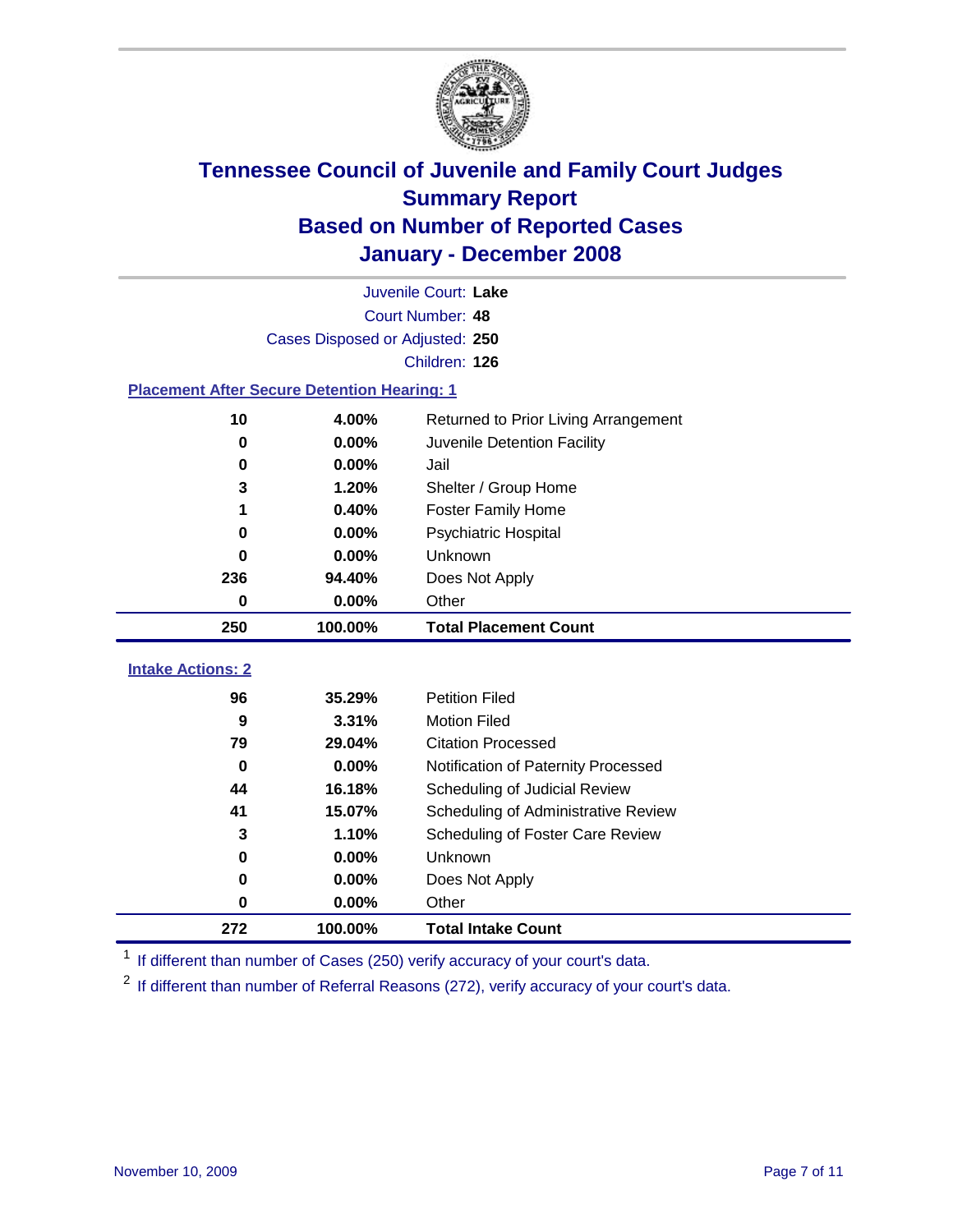

Court Number: **48** Juvenile Court: **Lake** Cases Disposed or Adjusted: **250** Children: **126**

#### **Last Grade Completed by Child: 1**

| 126          | 100.00%  | <b>Total Child Count</b> |
|--------------|----------|--------------------------|
| 0            | 0.00%    | Other                    |
| 0            | 0.00%    | Unknown                  |
| 0            | $0.00\%$ | Never Attended School    |
| 0            | 0.00%    | Graduated                |
| 0            | 0.00%    | GED                      |
| 0            | 0.00%    | Non-Graded Special Ed    |
| 0            | 0.00%    | 12th Grade               |
| 8            | 6.35%    | 11th Grade               |
| 24           | 19.05%   | 10th Grade               |
| 32           | 25.40%   | 9th Grade                |
| 12           | 9.52%    | 8th Grade                |
| 4            | 3.17%    | 7th Grade                |
| 3            | 2.38%    | 6th Grade                |
| $\mathbf 2$  | 1.59%    | 5th Grade                |
| 5            | 3.97%    | 4th Grade                |
| $\mathbf{2}$ | 1.59%    | 3rd Grade                |
| 4            | 3.17%    | 2nd Grade                |
| 4            | 3.17%    | 1st Grade                |
| 6            | 4.76%    | Kindergarten             |
| $\mathbf 2$  | 1.59%    | Preschool                |
| 18           | 14.29%   | Too Young for School     |

### **Enrolled in Special Education: 1**

| 126 | 100.00%  | <b>Total Child Count</b> |  |
|-----|----------|--------------------------|--|
| 0   | $0.00\%$ | <b>Unknown</b>           |  |
| 123 | 97.62%   | No.                      |  |
| 3   | 2.38%    | Yes                      |  |

<sup>1</sup> One child could be counted in multiple categories, verify accuracy of your court's data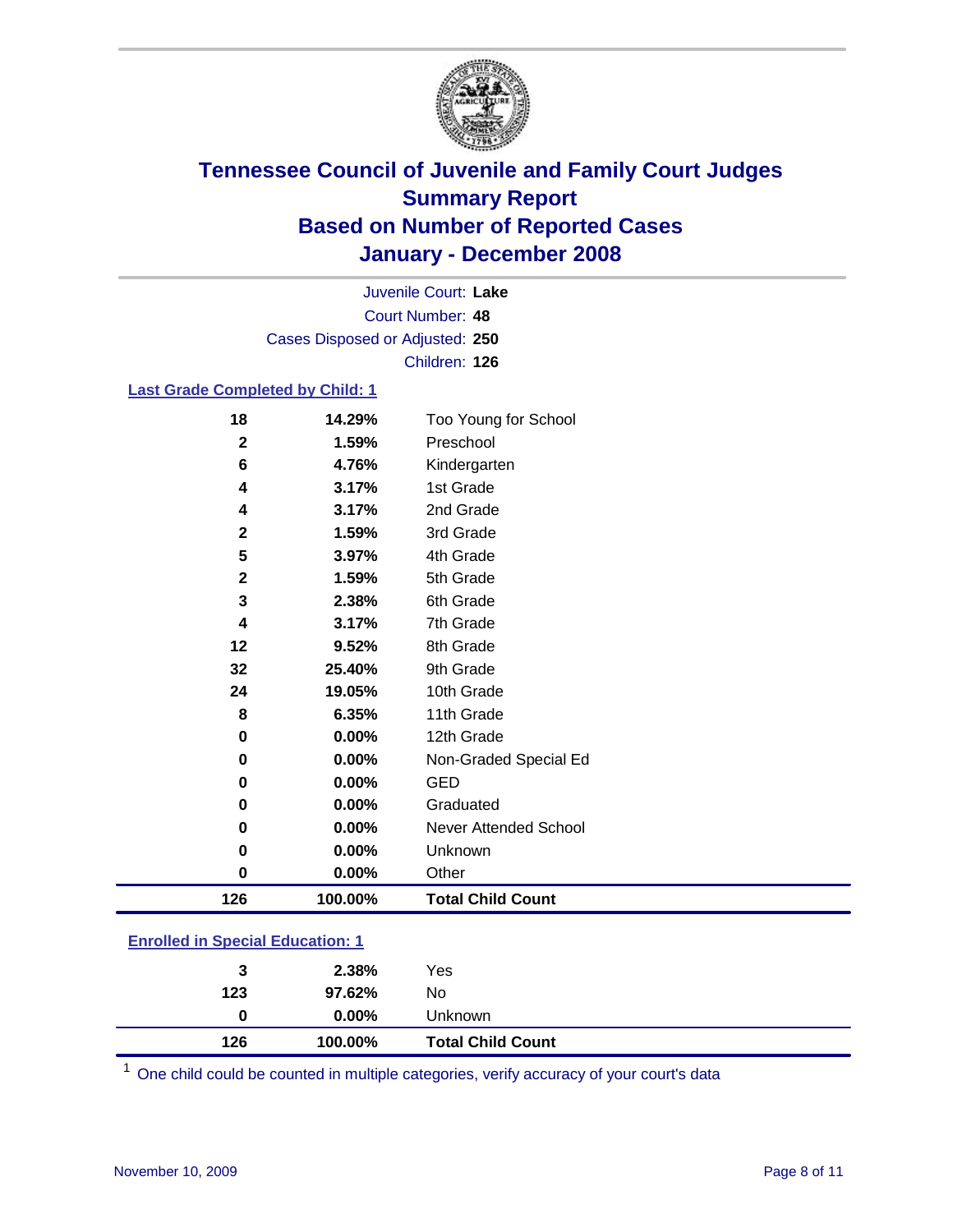

| Juvenile Court: Lake         |                                 |                           |  |  |  |
|------------------------------|---------------------------------|---------------------------|--|--|--|
|                              | Court Number: 48                |                           |  |  |  |
|                              | Cases Disposed or Adjusted: 250 |                           |  |  |  |
|                              |                                 | Children: 126             |  |  |  |
| <b>Action Executed By: 1</b> |                                 |                           |  |  |  |
| 219                          | 80.51%                          | Judge                     |  |  |  |
| 13                           | 4.78%                           | Referee                   |  |  |  |
| 40                           | 14.71%                          | <b>YSO</b>                |  |  |  |
| 0                            | $0.00\%$                        | Other                     |  |  |  |
| 0                            | $0.00\%$                        | Unknown                   |  |  |  |
| 272                          | 100.00%                         | <b>Total Action Count</b> |  |  |  |

### **Formal / Informal Actions: 1**

| 47           | 17.28%   | Dismissed                                        |
|--------------|----------|--------------------------------------------------|
| 0            | $0.00\%$ | Retired / Nolle Prosequi                         |
| 113          | 41.54%   | <b>Complaint Substantiated Delinquent</b>        |
| 0            | $0.00\%$ | <b>Complaint Substantiated Status Offender</b>   |
| 9            | 3.31%    | <b>Complaint Substantiated Dependent/Neglect</b> |
| 0            | $0.00\%$ | <b>Complaint Substantiated Abused</b>            |
| 0            | $0.00\%$ | <b>Complaint Substantiated Mentally III</b>      |
| 0            | $0.00\%$ | Informal Adjustment                              |
| 0            | $0.00\%$ | <b>Pretrial Diversion</b>                        |
| 0            | $0.00\%$ | <b>Transfer to Adult Court Hearing</b>           |
| 0            | $0.00\%$ | Charges Cleared by Transfer to Adult Court       |
| 0            | $0.00\%$ | Special Proceeding                               |
| $\mathbf{2}$ | 0.74%    | <b>Review Concluded</b>                          |
| 101          | 37.13%   | Case Held Open                                   |
| 0            | $0.00\%$ | Other                                            |
| 0            | $0.00\%$ | <b>Unknown</b>                                   |
| 272          | 100.00%  | <b>Total Action Count</b>                        |

<sup>1</sup> If different than number of Referral Reasons (272), verify accuracy of your court's data.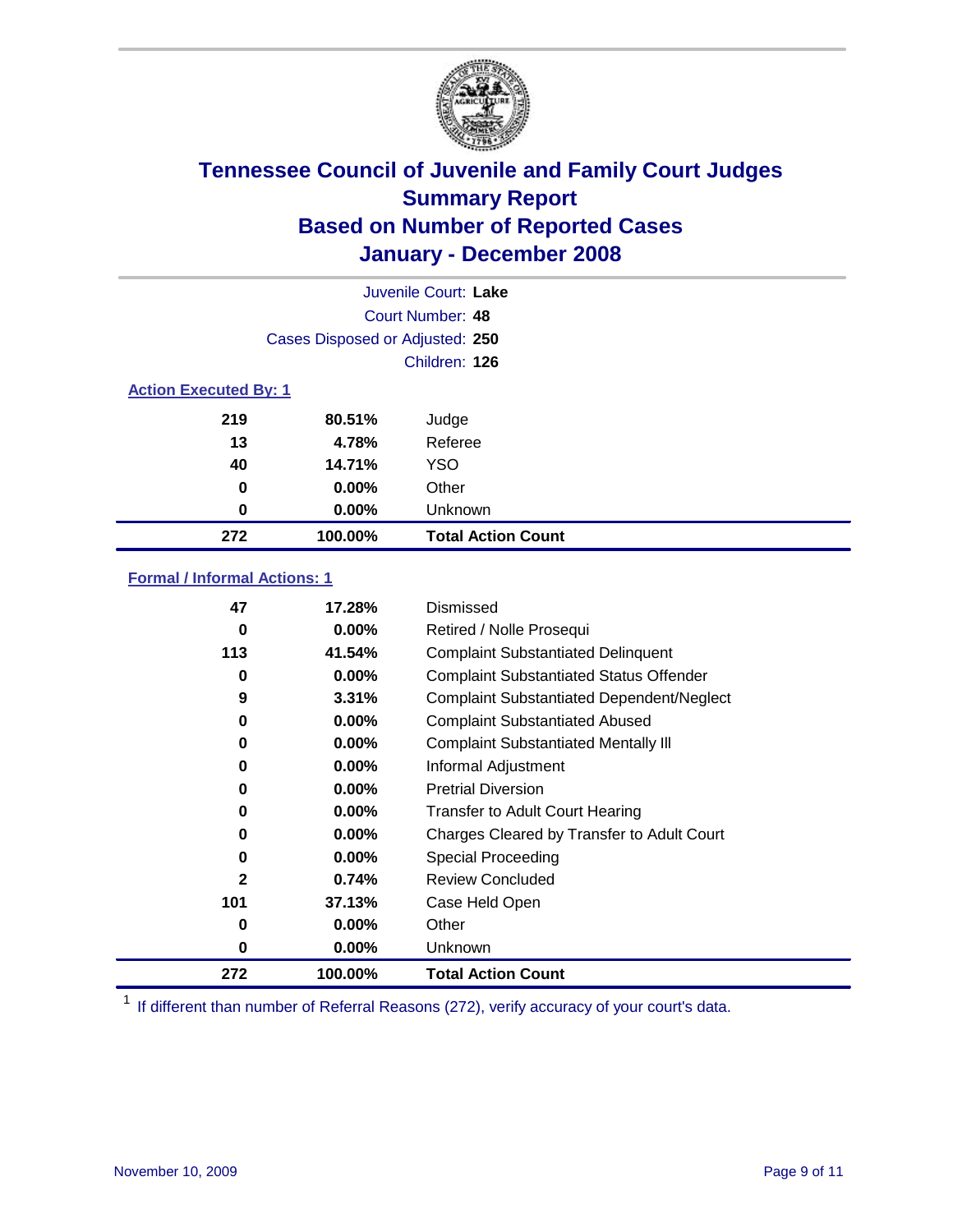

|                       |                                 | Juvenile Court: Lake                                  |
|-----------------------|---------------------------------|-------------------------------------------------------|
|                       |                                 | Court Number: 48                                      |
|                       | Cases Disposed or Adjusted: 250 |                                                       |
|                       |                                 | Children: 126                                         |
| <b>Case Outcomes:</b> |                                 | There can be multiple outcomes for one child or case. |
| 53                    | 14.44%                          | <b>Case Dismissed</b>                                 |
| 10                    | 2.72%                           | Case Retired or Nolle Prosequi                        |
| 8                     | 2.18%                           | Warned / Counseled                                    |
| 98                    | 26.70%                          | <b>Held Open For Review</b>                           |
| 14                    | 3.81%                           | Supervision / Probation to Juvenile Court             |
| 0                     | 0.00%                           | <b>Probation to Parents</b>                           |
| 0                     | 0.00%                           | Referral to Another Entity for Supervision / Service  |
| 2                     | 0.54%                           | Referred for Mental Health Counseling                 |
| 10                    | 2.72%                           | Referred for Alcohol and Drug Counseling              |
| 0                     | 0.00%                           | <b>Referred to Alternative School</b>                 |
| 0                     | 0.00%                           | Referred to Private Child Agency                      |
| 8                     | 2.18%                           | Referred to Defensive Driving School                  |
| $\mathbf 2$           | 0.54%                           | Referred to Alcohol Safety School                     |
| 9                     | 2.45%                           | Referred to Juvenile Court Education-Based Program    |
| 5                     | 1.36%                           | Driver's License Held Informally                      |
| 0                     | 0.00%                           | <b>Voluntary Placement with DMHMR</b>                 |
| 0                     | 0.00%                           | <b>Private Mental Health Placement</b>                |
| 0                     | 0.00%                           | <b>Private MR Placement</b>                           |
| 0                     | 0.00%                           | Placement with City/County Agency/Facility            |
| 0                     | 0.00%                           | Placement with Relative / Other Individual            |
| 5                     | 1.36%                           | Fine                                                  |
| 27                    | 7.36%                           | <b>Public Service</b>                                 |
| 7                     | 1.91%                           | Restitution                                           |
| 0                     | 0.00%                           | <b>Runaway Returned</b>                               |
| 10                    | 2.72%                           | No Contact Order                                      |
| 0                     | 0.00%                           | Injunction Other than No Contact Order                |
| 6                     | 1.63%                           | <b>House Arrest</b>                                   |
| 0                     | 0.00%                           | <b>Court Defined Curfew</b>                           |
| 0                     | 0.00%                           | Dismissed from Informal Adjustment                    |
| 0                     | 0.00%                           | <b>Dismissed from Pretrial Diversion</b>              |
| 1                     | 0.27%                           | Released from Probation                               |
| 0                     | 0.00%                           | <b>Transferred to Adult Court</b>                     |
| 0                     | $0.00\%$                        | <b>DMHMR Involuntary Commitment</b>                   |